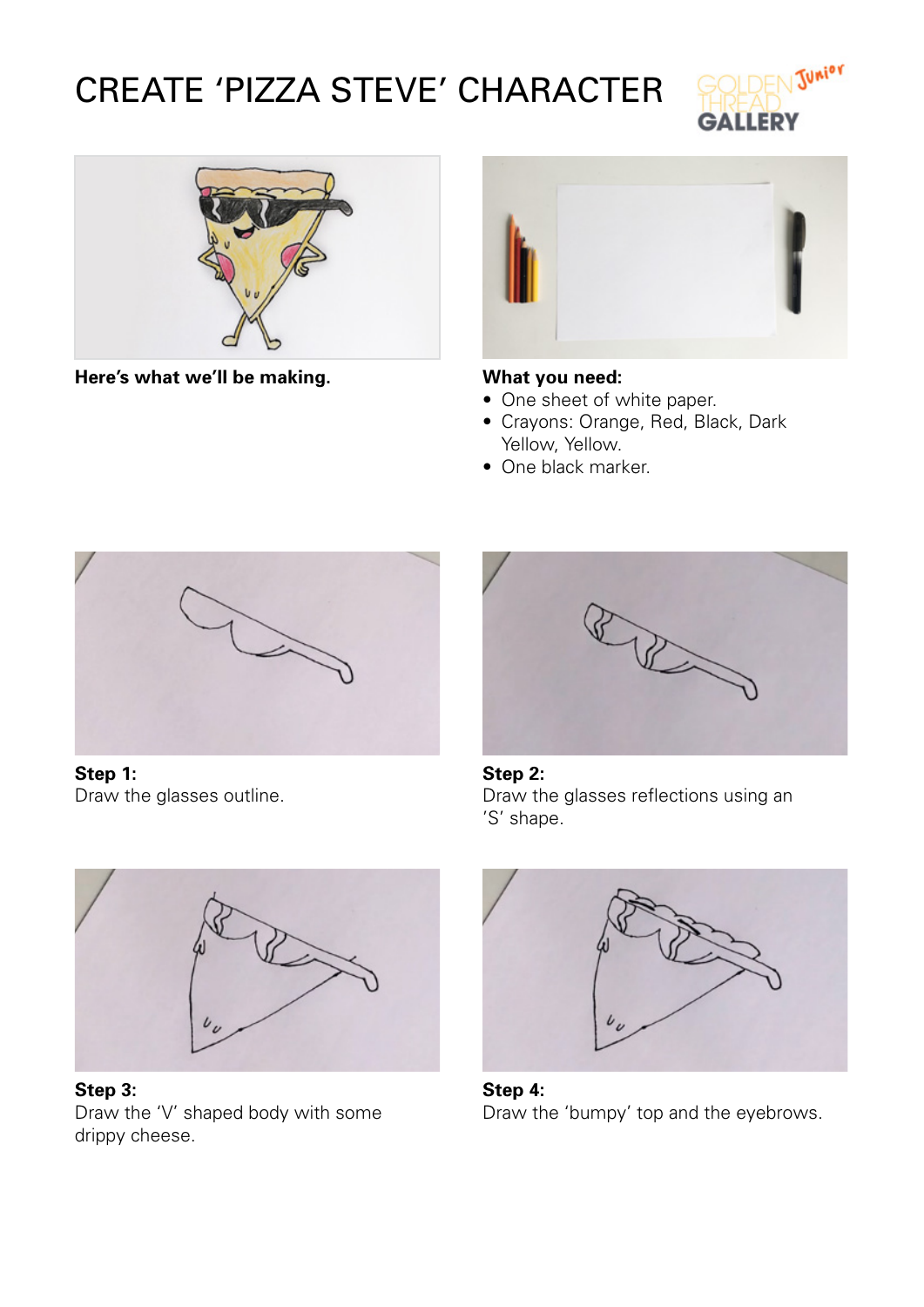

**Step 5:** Draw the smile and tongue.



**Step 7:** Draw the left hand and fingers.



**Step 9:** Draw the right leg.



**Step 11:** Draw 3 pepperoni shapes. (Don't forget the little one just above Steve's right eye!)



### **Step 6:**

Draw the left side of the body including one arm and one leg.



**Step 8:** Draw the right arm, hand and fingers.



**Step 10:** Draw the top of the head 'crust'.